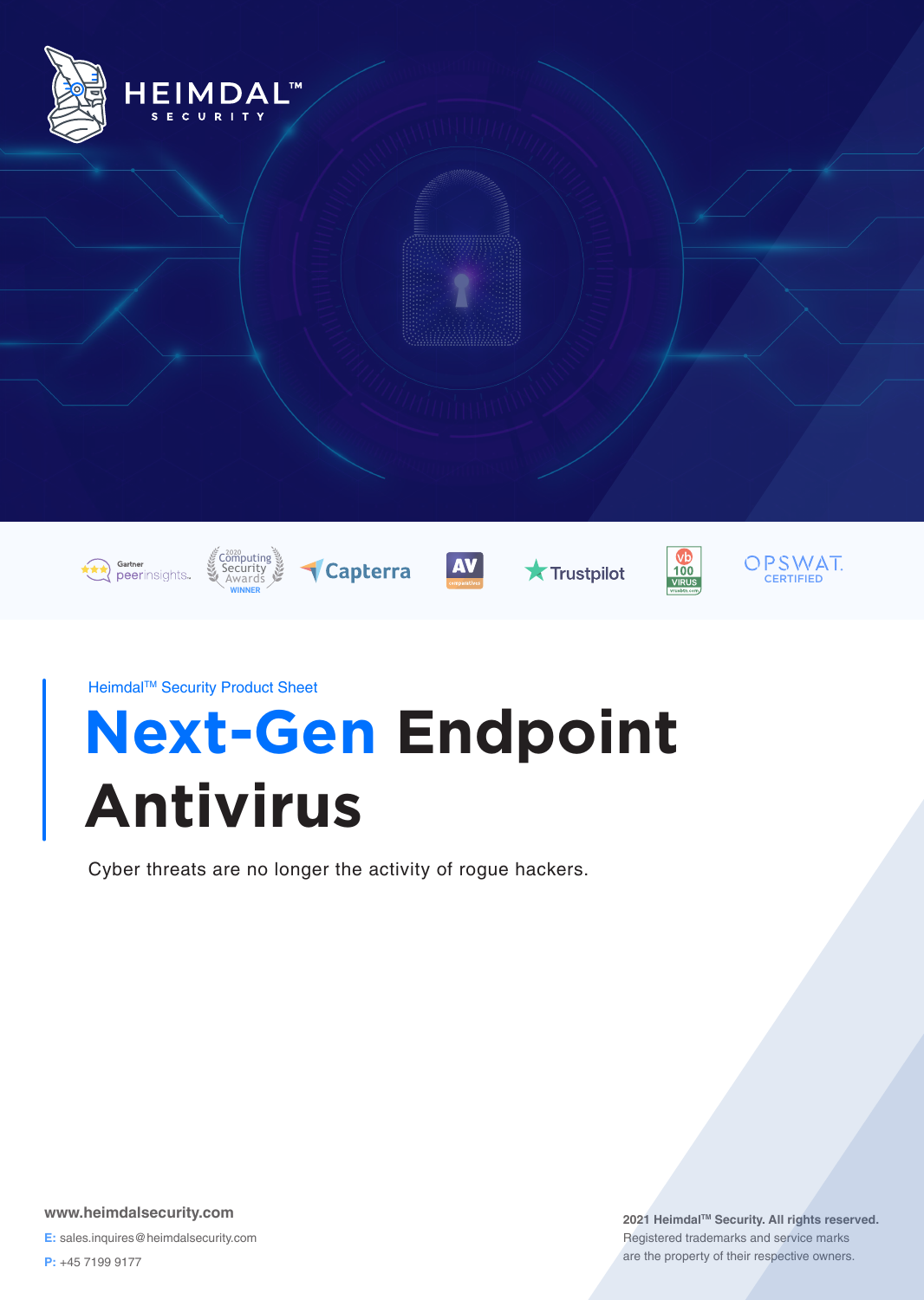# **That is why you need true cyber resilience.**

The WannaCry ransomware attack was the worst cyber incident in history, with over 200,000 endpoint encrypted, across 150 countries, and damages of up to \$5 billion.

It changed the world, for the worse. And it changed how you should approach the security of your enterprise. Rogue hackers stopped being the biggest threat a long time ago.

State-sponsored attacks deployed with a scorched-earth policy are now a major security concern, as your business can be caught in the crossfire.

## **The biggest barrier to that?**

"Lack of investment in new cybersecurity technologies, including artificial intelligence and machine learning," say 60% of IT professionals. *- Ponemon Institute*



### **Enter Heimdal™ Next-Gen Endpoint Antivirus, the cost-eective detection and remediation solution.**

Discover Heimdal™ Next-Gen Endpoint Antivirus, the advanced AV engine with Firewall integration, Brute-Force Attack blocking and AI-powered detection that can actually stop advanced persistent threats.

"The typical business or charity is likely to only experience a handful of breaches in the space of a year, but that a minority experience hundreds of breaches or attacks in this timeframe – particularly the larger organizations." *- Cyber Security Breaches Survey 2018 by Department for Digital, Culture, Media & Sport, Ipsos MORI Social Research Institute and University of Portsmouth.*



#### **Local File/Signature & Registry scanning**

Using real-time low-impact in-memory file and signature scanning, alongside active registry change scanning, Heimdal™ Next-Gen Endpoint Antivirus provides the leading edge, code-based detection and mitigation.



#### **Real-time Cloud Scanning**

Any unknown file and potential threat found will be sent to our cloud for extra scanning. Through 1.000 CPU cores using enhanced machine learning detection algorithms, detection gains a new dimension.



#### **www.heimdalsecurity.com**

**E:** sales.inquires@heimdalsecurity.com

**P:** +45 7199 9177

Combining the techniques known by both traditional and next-gen antivirus engines, Heimdal™ Next-Gen Endpoint Antivirus is the endpoint detection and response tool that will become the the backbone of your enterprise.

#### **Consolidate your security setup, detect and mitigate even next-gen threats with:**

- $\vee$  Impeccable detection and market leading mitigation.
- $\vee$  Low impact local file/signature scanning
- $\vee$  Active registry change scanning
- $\vee$  Real-time cloud scanning with Machine Learning detection
- $\checkmark$  Sandbox and backdoor

From the makers of Heimdal™ Next-Gen Endpoint Antivirus, the Best Anti Malware Solution of the Year, comes the next-gen antivirus with market leading detection rates.

Your organization needs true cyber resilience against both known and unknown threats.

**Heimdal™ Next-Gen Endpoint Antivirus** combines the techniques known by both traditional and next-gen Antivirus to detect and remediate viruses, APTs, financial fraud, ransomware and data leaks.

**2021 HeimdalTM Security. All rights reserved.** Registered trademarks and service marks are the property of their respective owners.